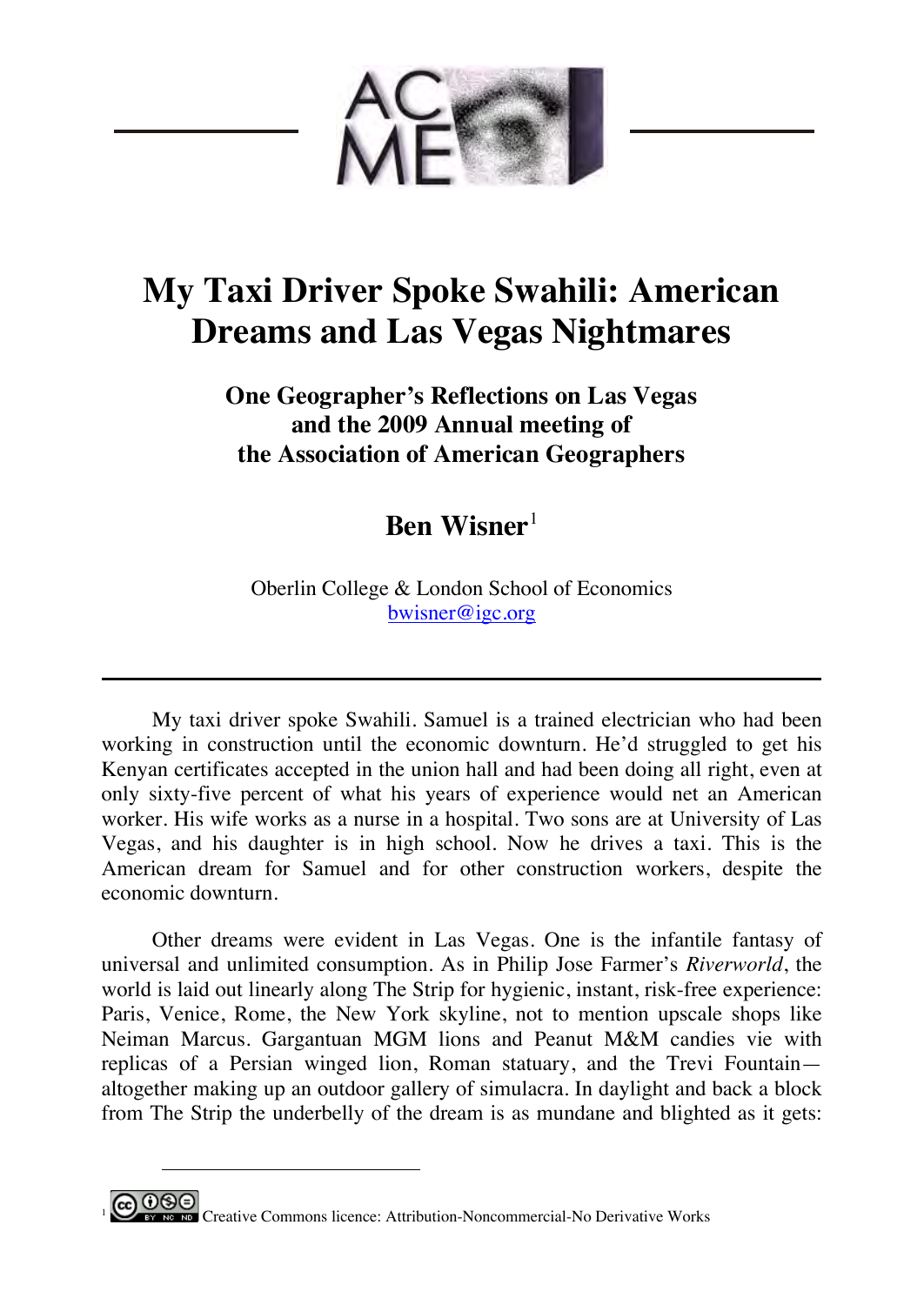huge expanses of asphalt parking, marshalling yards filled with construction material, air conditioning, windowless blank walls of the utilitarian side of the casino hotels, a few blighted trees (Figure 1).



## **Figure 1: Las Vegas Underbelly**

Source: Author's photograph

Other dreams border on the nightmarish, still others seem forlorn hopes, such as the "greening" of Las Vegas. Water is a limit to any human activity. Until now the city has depended on the Colorado River, but reservoir levels have been dropping, and stood at fifty percent of capacity in the summer of 2008. Nevada's share of the river is much smaller than California's, and historical modeling of river flow shows that the water agreement overestimated the amount of water available (MacDonald, 2009). An ambitious plan to pipe water from the North of Nevada has been debated for years, and some compare it to the "water grab" that devastated the Owens Valley in California for the benefit of developers in Los Angeles. To date there is still litigation underway that would block that water transfer (Ritter, 2009). So will Las Vegas become a waterless ghost town?

There is another, pleasanter dreamscape one finds discussed a good deal by business groups, non-profits, utilities, and state and city officials: a green Las Vegas that conserves water and energy. Cash incentives have been provided to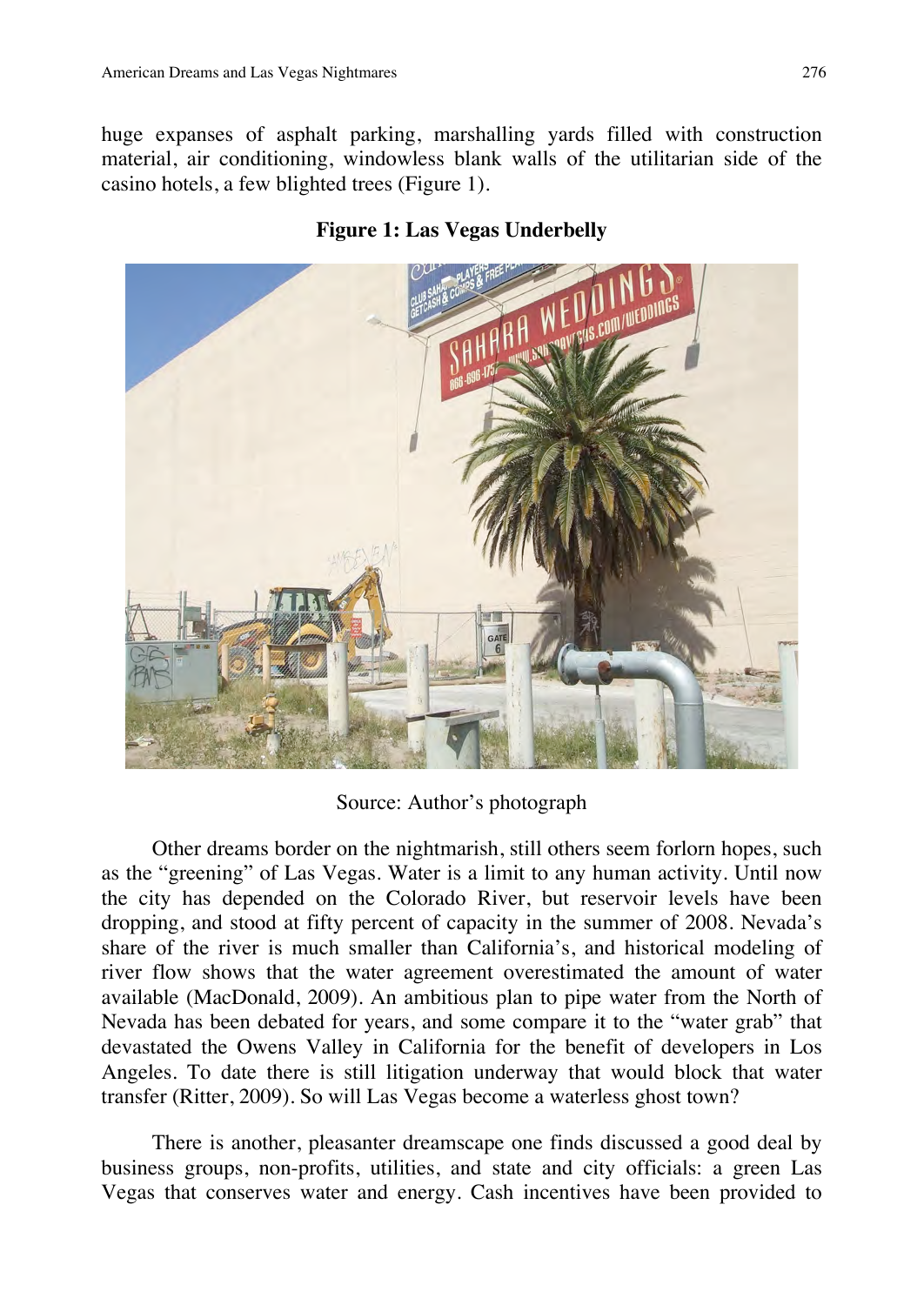home owners to remove turf and to xeriscape their home gardens. Casinos and hotels are using solar energy. One environmental research group believes still much more could be done, and that up to forty percent of current water consumption could be cut, a potential saving that amounts to a 'hidden oasis.'

But in an era of global warming and, according to some, of peak oil, is there any water and energy strategy that could preserve a city of two million based on the coming and going of tourists and punters by kerosene-guzzling jet aircraft? Nevada has the highest per capita energy consumption in the West of the U.S. (Berzon, 2009), and one can believe it when viewing the neon fantasies, reminiscent of Tokyo's famous Ginza quarter, lining The Strip at night (Figure 2).



**Figure 2: Las Vegas Strip at Night from Space**

Source: NASA http://earthobservatory.nasa.gov/Features/CitiesAtNight/.

Anchored in, and ultimately dependent on, tourism and entertainment, Las Vegas has a surprisingly diverse economic structure. Besides the 248,000 who work in the hotels and casinos, 140,000 serve trade, transportation and utilities, and 95,000 provide business and professional services. The construction industry absorbs another 88,000, health and education 54,000, and financial services some 46,000 (City-Data.com, 2009).

The risks of water shortage connected to climate change are not at the top of most of these people's list of worries in Las Vegas. What concerns working people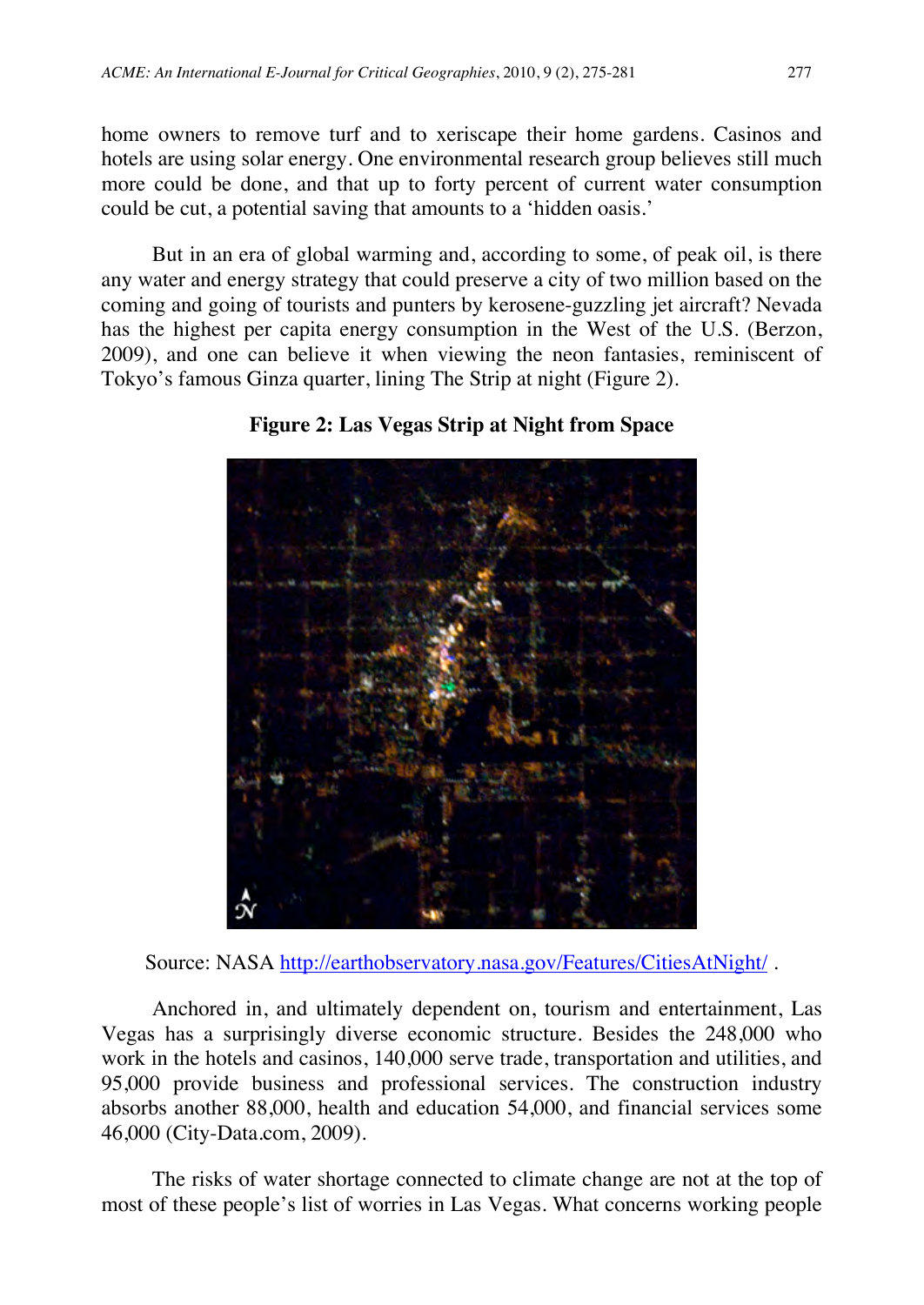in Las Vegas is the risk of losing their home, of joblessness, and of hunger. The city leads the national list of places with the most home foreclosures due to the mortgage crisis that triggered a worldwide financial crisis. Eight of Las Vegas' zip codes lead the list of the top 100 for foreclosures in the nation (Christie, 2008). Unemployment has doubled from 5% in August 2007 to 10.1% in February 2009 (Econo*magic*.com, 2009). During 2002, when unemployment was only 5-6%, more than 9% of Nevada households were judged to be food insecure by the U.S. Department of Agriculture (PBS, 2004). In 2006, the eleven pantries run by Southern Baptists in Las Vegas alone fed 46,000 people (Scoles, 2006). In March of 2009 the Religious Alliance in Nevada reported to the state legislature that half of children in southern Nevada lived with hunger (Religious Alliance in Nevada, 2009). So, the "happy face" greeting the tourist masks suffering and hardship. Geographer Joe Doherty told me he visited a tented camp of homeless people within a short bus ride of The Strip.

In light of the above, what do geographers recently congregated in Las Vegas do? The annual meeting of the Association of American Geographers in Las Vegas this year had several thousand participants and dozens of parallel sessions. Little of the official academic discussion (as judged from the published program) touched on the normal life of the city that hosted the meeting. These seamier, quotidian aspects of life of the two million people who live in greater Las Vegas-Paradise County eluded official, programmatic scrutiny. The risks and opportunities discussed by ordinary people in the 84 languages spoken in Las Vegas were not the subject of panels and round tables, not even those claiming to be "critical" or "radical." Individuals and groups informally discussed the vivid contrast between the iconic Strip and the rest of Las Vegas, but not as part of the official program.

One salient example comes from the keynote speech on the occasion of the fortieth anniversary of the academic journal *Antipode*, celebrated in Las Vegas. The journal's full name includes the phrase "A Radical Journal of Geography." The birthday keynote speech was given by Katharyne Mitchell on the subject of "Dangerous Futures: Speculative Capital, Race and War" (Mitchell, 2009). One might have expected the fate of working-class people in Las Vegas to feature among these dangerous futures. But the risks and dangers Mitchell dealt were only a small sub-set of what affects the lives of such people and the rest of the 6.5 billion humans on the planet.

The credibility of governments depends minimally on their ability to protect people from a range of risks beyond the ability of personal protection. Historically, social movements have demanded ever more social protection—hence the creation of systems such as social security, occupational health and safety, transportation safety, public health, banking regulation, etc. As the gap between rich and poor increased from the 1980s onwards there was also a simultaneous ideological shift away from social protection and market regulation, beginning with Reagan and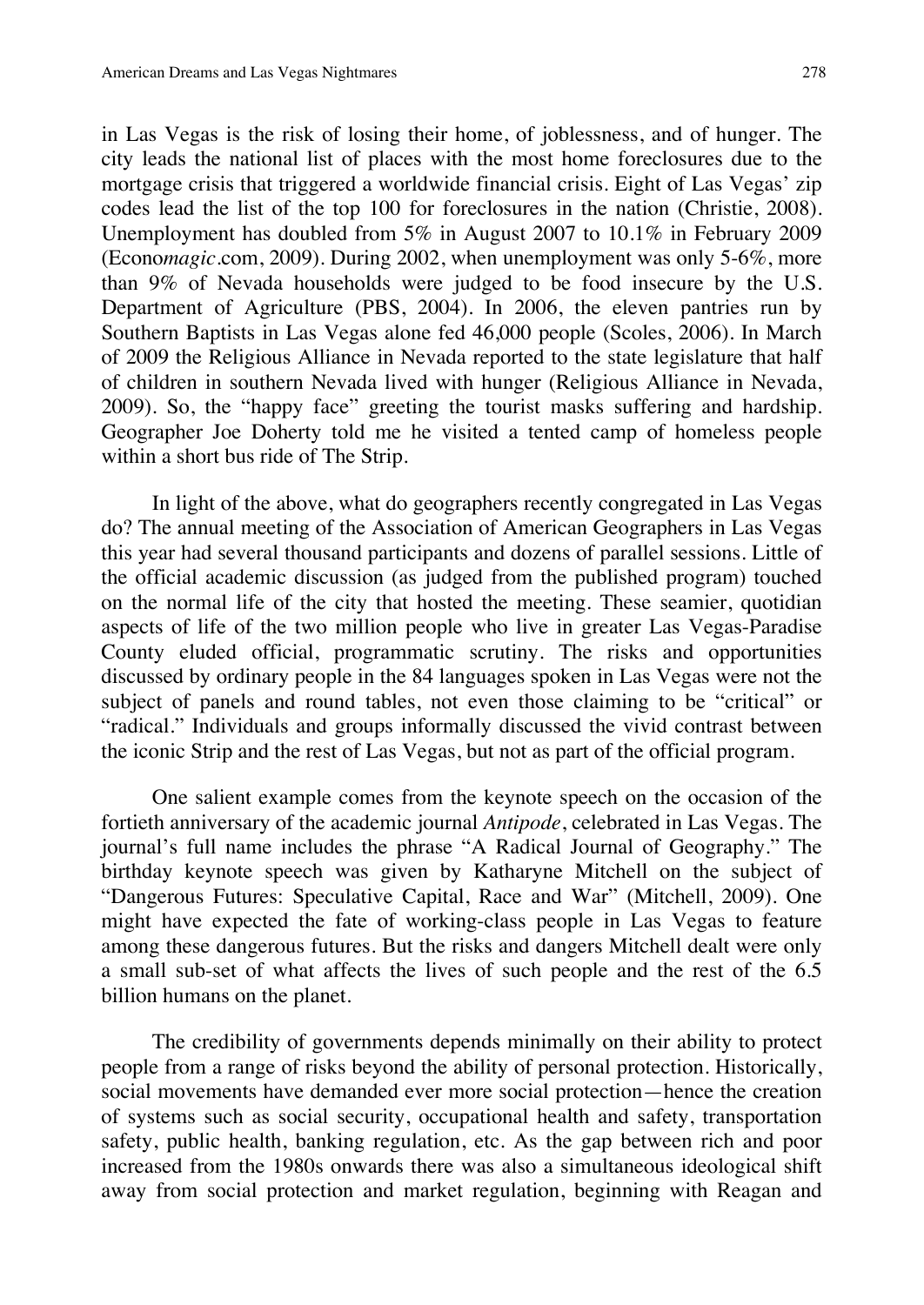Thatcher. A whole range of risks that had previously been buffered by state systems became more acute in industrial countries, especially the U.S. and UK. Other risks are increasing in low-income countries linked to resource wars, corruption and destabilization. In these countries one also finds increasing rates of hunger and disease and an increase of people's vulnerability to extreme natural events and violent conflict. In order to deflect public attention from the risks created and accelerated by de-regulation at home, global trade and financial deregulation, and expeditionary resource wars and associated military occupations, the U.S. government has focused media and scholarly attention on the sort of risk/dangers Mitchell lectured about: terrorism and crime.

Mitchell's treatment was sophisticated and interesting. She argued that the logic of permanent war requires methods for predicting and preempting terror attacks and crime (and by association, school failure). Using Spielberg's movie, "Minority Report" as a clever foil, she adapted the notion of "pre-crime" to explain how surveillance and a host of security measures have come to be implemented. What terror attack, school failure, and misuse of public space have in common is fear of the Other. Oddly, this suite of risks is a mirror of military occupation overseas (Iraq, Afghanistan, Gaza), where the occupier is also the Other. When the Other (however perceived and constructed) is present in a shopping mall, public park, or residential area, 'we' are supposed to be uneasy. The ill ease is generic and non-specific, although in terms of so-called offences to quality of life, concrete forms of behavior have been proscribed. Those who are judged likely to fail in school are young Others (thus prone to crime or worse). It is the virulent and deadly Other who commits acts of terrorism. In these cases, the normal if-then logic of risk assessment has shifted to the when-then mode of thought, and a variety of tests in school, forms of gated community, trespass ordinances, surveillance technologies, and counter-terrorism laws have been created in order to pre-empt offences and outrages by the Other (and potential Other).

The lecture was thought-provoking. Yet where does the dangerous future for two million mostly working-class and lower-middle-class people in Las Vegas fit into this analysis? Despite Mitchell's deconstruction and exposure of the state's communicative strategy, indeed, because of it, her gaze was deflected away from the failure of financial regulation that has brought life-changing hardship to people who have lost their homes and jobs—a collapse that began in places like Las Vegas. What of the dangers to fifty million Americans without health insurance or to the one billion who are food-insecure worldwide, or of risks that climate change is already bringing?

By contrast, radical geography was visible at its best in a sparsely attended session held in a far corner of the Las Vegas Convention Center. There Clark Akatiff (aka Dr. Ack) pondered the meaning of "critical" from the vantage point of someone who once tried to levitate the Pentagon and has spent his career managing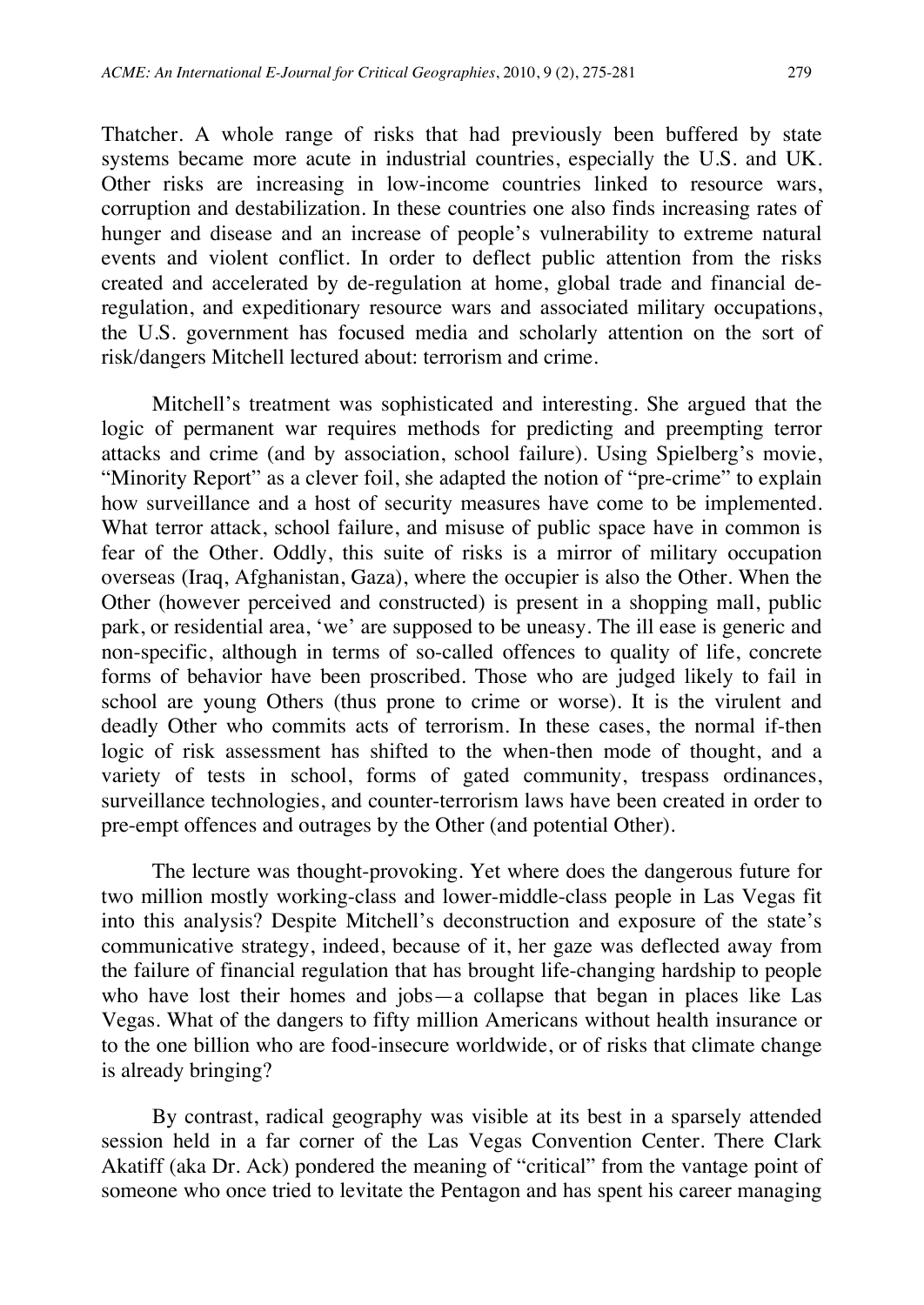the trash of Palo Alto, California. He finished up by getting the audience to sing along to an 1855 ballad by Stephen Foster about worker hardship and hope as he plucked his banjo (Figure 3).

*Though we seek mirth and beauty and music bright and gay They're old frail forms waiting by our door Though their voices are silent their pleading seems to say*

*Oh hard times come again no more.*

**Figure 3: Clark Akatiff Playing "Dr. Ack's" Banjo at AAG**



Source: Author's photograph

This is a song that still has meaning for thousands struggling to make it day to day in Las Vegas, including one Kenyan taxi driver whose original home's natural surroundings could not be more different than the landscape of southern Nevada. Despite distance and contrasting landscape, Samuel's kin in Kenya are feeling the impact of the slowdown in exports to the U.S., Europe, China, and Japan, as their economies shrink. This taxi driver/electrician's remittances are a lifeline from the very epicenter of the mortgage meltdown that began worldwide recession. These are Kenyan and American realities, not dreams.